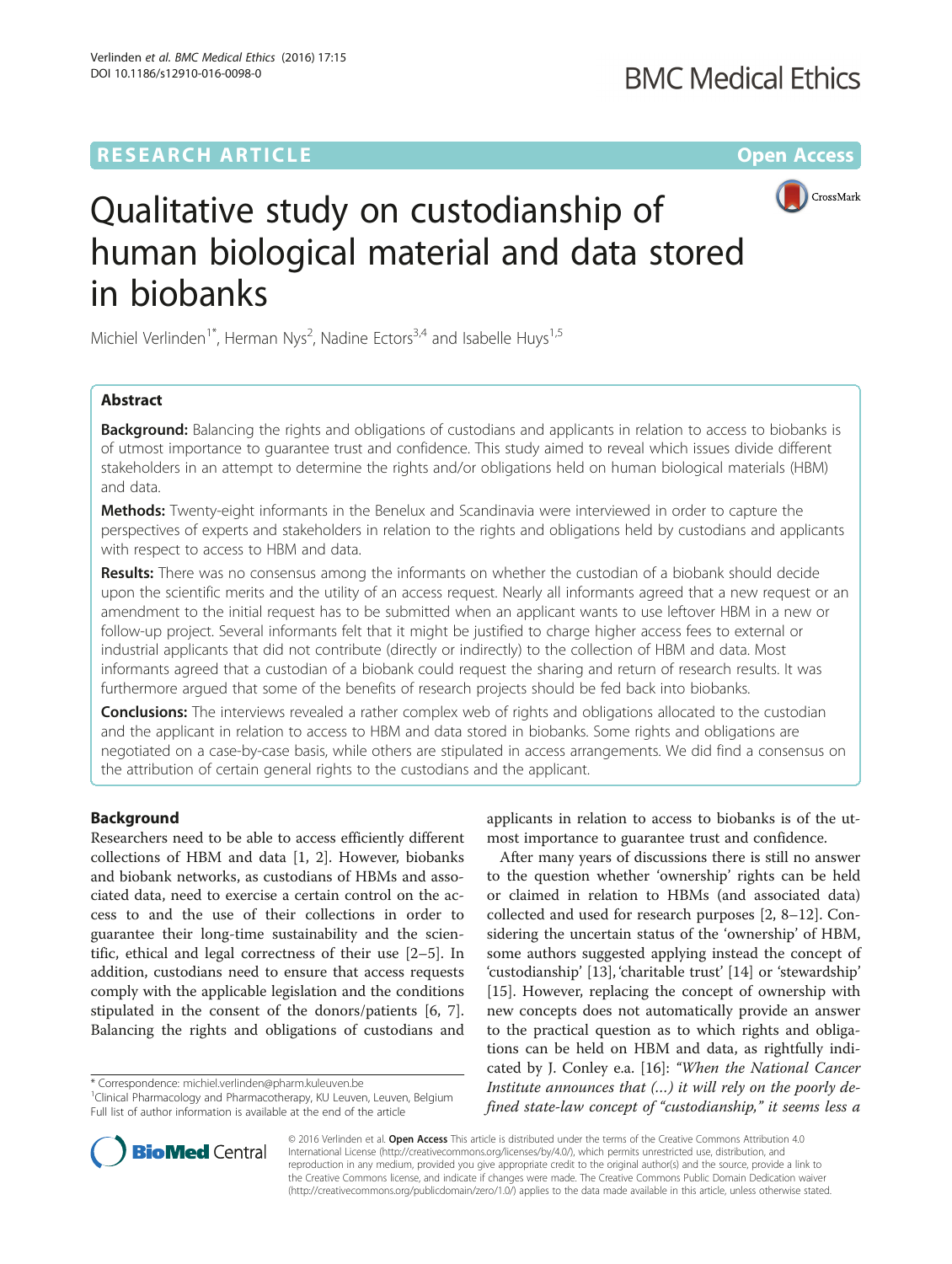solution than an invitation to even greater inefficiency. The same applies to Winickoff and Winickoff's "charitable trust" analogy and the "stewardship" proposal advanced by Fullerton et al.: because of the legal imprecision of their central concepts and the apparent complexity of adapting them to biobanking, they are, on a practical level, likely to introduce more problems than they solve" [\[16](#page-9-0)].

Previous empirical research on biobanks focused on consent, public perception and participation in biobanks, etc. [\[17](#page-9-0)–[22\]](#page-9-0). Few research projects have focused on custodianship of HBM stored in biobanks [[23](#page-9-0)–[25](#page-9-0)].

The qualitative study described in this paper, has looked into the following research questions:

- What are the different perspectives held by stakeholders in relation to the (bundle of) rights and obligations held by custodians and researchers applying for access to HBM and data?
- Which topics divide the different stakeholders in trying to determine the (bundle of) rights and obligations held by custodians and applicants?

## **Methods**

#### **Definitions**

In this article the term 'access arrangements' can be defined as 'guidelines, best practices, opinions, policies, agreements, etc. containing rules on access to and use of HBM and data collections stored within biobanks' (a similar definition of access arrangements is used by S. Fortin et al. [[4\]](#page-9-0) and the OECD [[26\]](#page-9-0)). An 'access committee' can be defined as 'a committee established by a biobank to decide upon a request for access to the collection of HBM and/or data stored in the biobank.' The 'biobank' refers to 'a (single) infrastructure dedicated to the storage and provision of HBMs or data or both for research purposes.' The term 'biobank network' refers to 'a group of institutions that freely assume the commitment to collaborate in the domain of biobanking and that (often) share the same procedures and quality policies, and that are (or might be) helped by a central hub for coordination in terms of service' [\[5\]](#page-9-0). 'Custodianship' can be defined as the 'caretaking responsibility for HBM and data that starts at the planning of a biobank initiative, prior to the collection, and continues through research use to final dissemination of research results' (a slightly adapted version of the definition used by R. Yassin et al.[\[13](#page-9-0)] and the National Cancer Institute [\[27\]](#page-9-0)). The 'custodian' is defined – by the authors – as the person(s) or entity – such as the biobank manager – and/or the access committee – and/or the institution that exercises custodianship on HBM and data stored in a particular biobank. The term 'ownership' can be defined as 'the ultimate and exclusive right conferred by a lawful claim or title, and subject to certain

restrictions to enjoy, occupy, possess, rent, sell, use, give away, or even destroy an item of property' [\[28](#page-9-0)]. Finally, the term 'researcher' refers to researchers both from the public and private sector.

#### Data collection: key informant interviews

Data were collected via key informant, face-to-face (and some Skype-based) interviews. All informants confirmed their participation in an email. The study did not require an ethical approval, since it is non-experimental and we did not interview human research subjects (i.e., patients or donors) or health care providers. We furthermore did not obtain identifiable private/personal information from research subjects. This was confirmed by an analysis of the applicable regulations in the concerned countries.

At the beginning of the interview the informants were asked whether they objected to the fact that the interviews would be recorded and transcribed ad verbatim. None of the informants made any objection and all of them answered our questions voluntarily which confirms their consent to participate.

The aim of the interviews was to gain an in-depth understanding of how access to data is arranged in the daily practice of biobanks and biobank networks. A qualitative research method was chosen to gather information on the hopes and concerns of the different stakeholders in this respect. Semi-structured interviews were conducted to collect information about a number of pre-defined topics (enlisted in the interview guide (Additional file [1](#page-8-0)), at the same time allowing the interviewers to probe deeper when required. The interview questions deliberately did not explicitly refer to legal concepts such as rights and obligations, in order to avoid that the informants would focus their answer on such concepts.

### Sampling a strategy for the key informant interviews

Twenty-eight informants in Europe were selected by means of 'purposeful/purposive' sampling [\[29, 30\]](#page-9-0) and snowball sampling based on the information provided by previous informants. The purpose of the sampling was to capture the different perspectives of 4 distinct categories of stakeholders – in particular (i) custodians of biobanks and custodians/representatives of biobank networks, (ii) clinical, academic and industrial (research) applicants, (iii) patient representatives and (iv) representatives from the pharmaceutical industry. In case informants fulfilled a double role, the interviewers considered those double roles focusing on the main role of the informant. We also conducted interviews with legal, ethical and biomedical experts (see Fig. [1](#page-2-0)). The interviews with the 4 categories of stakeholders enabled us to acquire a deeper knowledge of the current practices applied in biobanks and biobank networks and HBM research in general. Interviewing legal, ethical and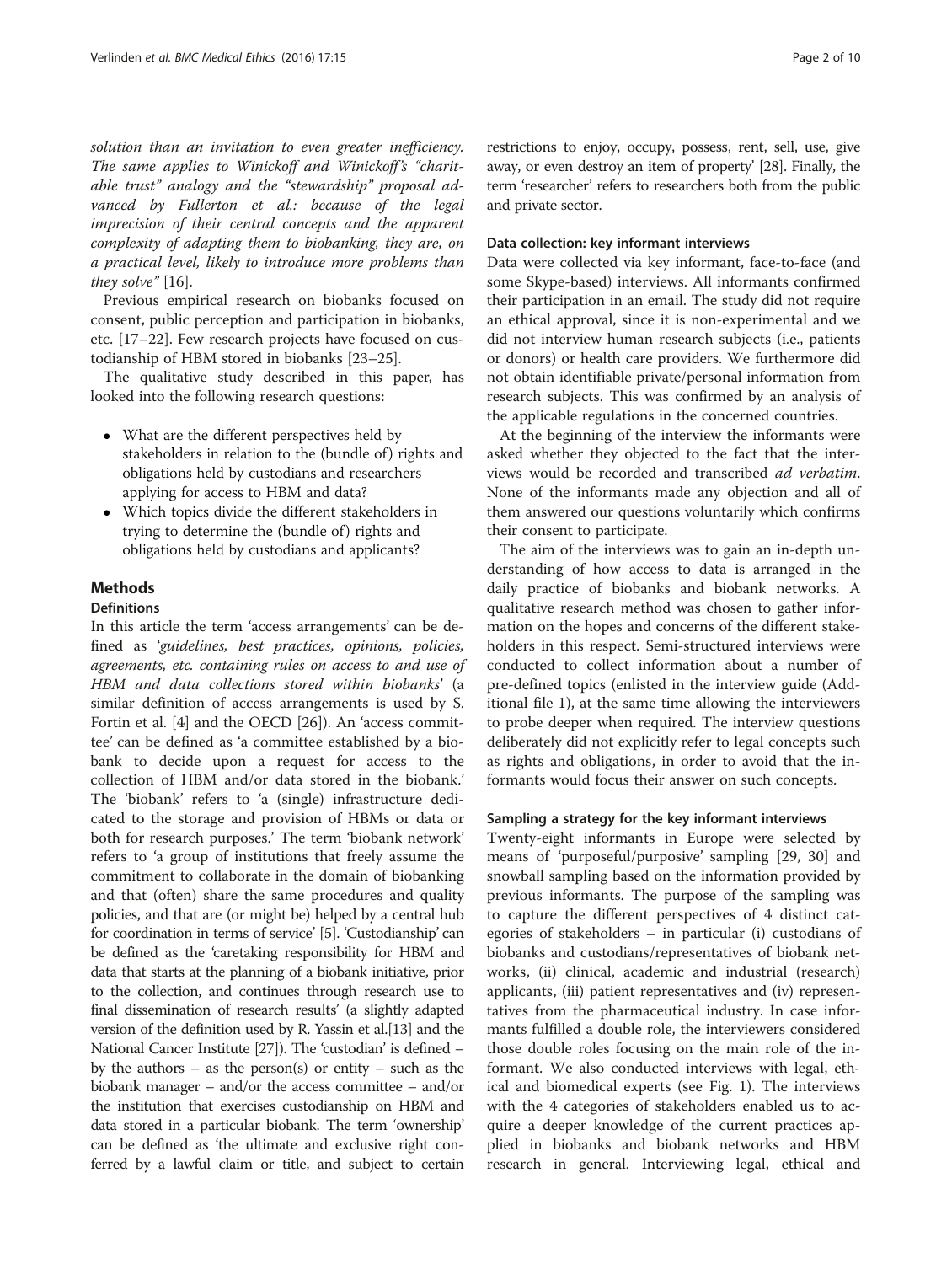<span id="page-2-0"></span>

biomedical experts provided a more in-depth understanding of the (ethical, legal and scientific) background and context in which biobanks operate.

The authors wanted to study variations in perspectives between different categories of stakeholders and experts in relation to the rights and obligations held by the custodian and the researcher/applicant. That is why it was attempted to select at least two informants to represent each category of stakeholders and experts. The analysis of the interviews exposed fewer variations in opinions than expected. It was also noticed that informants representing the same categories of stakeholders or experts expressed as much variation in their opinions as informants who belonged to different categories of stakeholders or experts. This limited variety in opinions might be attributed to the fact that some of the topics discussed during the interview were relatively new for some informants. For instance, some informants explicitly mentioned that they did not yet have a fully developed opinion on the right to share benefits. It would be interesting to conduct more interviews and possibly discover a larger variety of opinions. Unfortunately, due to time constraints it was not possible to interview additional informants at this stage.

#### Geographical scope of the interviews

Between October 2013 and January 2014 21 informants were interviewed in the Benelux. Those countries were chosen since they host ambitious national biobank initiatives such as the Belgian Virtual Tumour Bank and the Centre for Medical Innovation in Belgium, the Parelsnoer Institute, BBMRI.NL and LifeLines in the Netherlands and the Integrated BioBank of Luxemburg (IBBL). In February and March 2014 interviews were conducted with five informants in Denmark, Sweden and Norway (see Fig. 2). The Scandinavian countries are considered pioneers in the development of biobanks and biobank networks and in epidemiological research [[31](#page-9-0)] since they have a long tradition of storing HBM and health data of patients within the framework of health

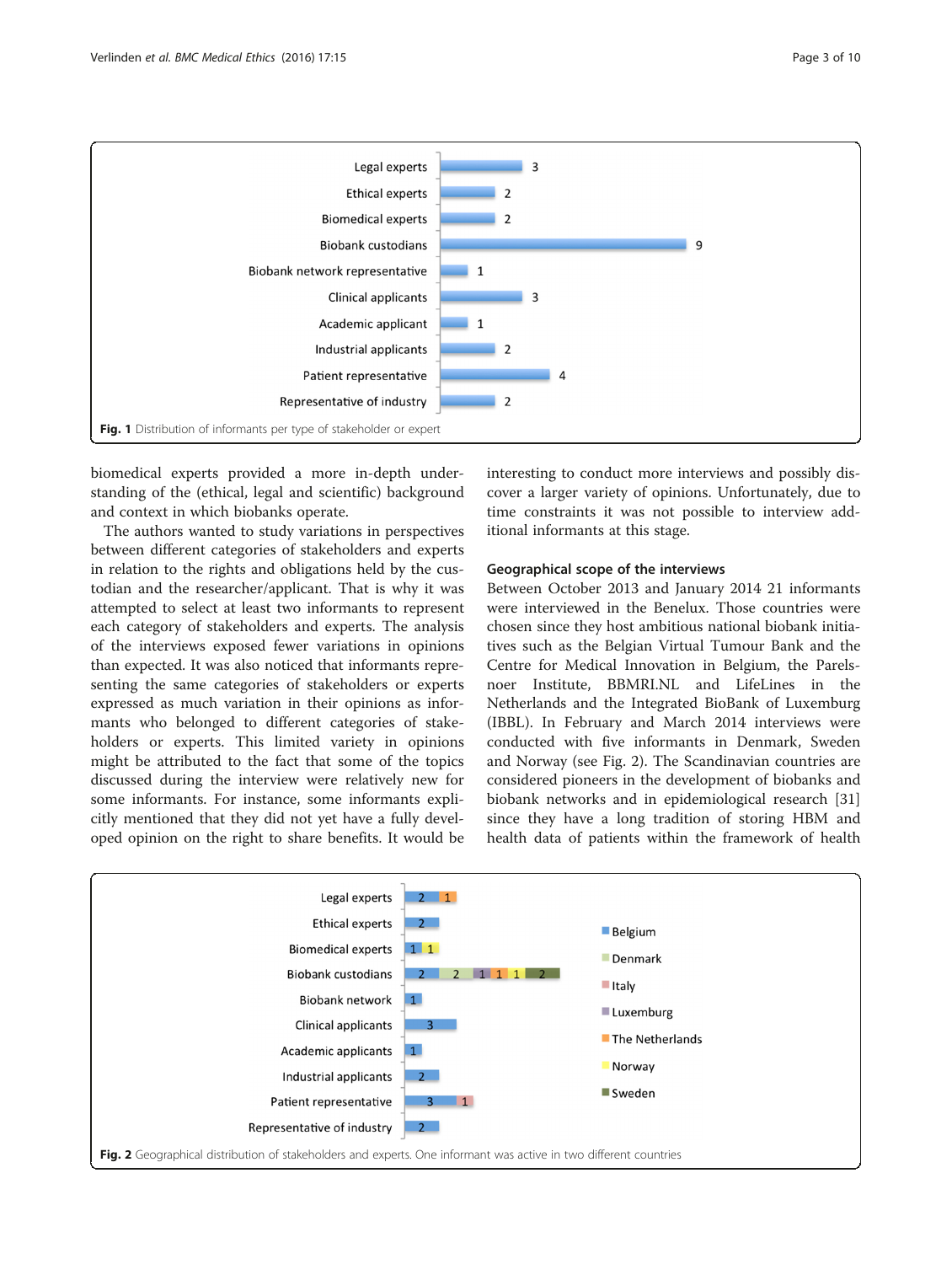care services and population-based studies. An interesting dimension of the Swedish biobank landscape is the well-documented cooperation between university biobanks and pharmaceutical companies. Additionally, a representative of an Italian patient organization was interviewed, since this organization represented patients with a rare disease. We combined the interviews with on-site visits of biobanks in Belgium, Denmark and Sweden to observe their existing policy and practices in relation to access to biobanks.

#### Data analysis of the interviews

The data analysis phase consisted of an inductive analysis according to the Qualitative Analysis Guide of Leuven (QUAGOL) [[32](#page-9-0)]. First, the transcriptions of the interviews were thoroughly reread by two members of the research team. Second, a narrative interview report was drafted to articulate the essence of the interviewee's story in answer to the research questions. In a third stage, conceptual interview schemes were created. In the fourth stage, the interviews were reread again to verify whether the content of the conceptual interview schemes reflected the most important concepts aimed at in the research questions. The fifth stage consisted of a comparison of the conceptual interview schemes of the different interviews to identify and adjust common themes, concepts or hypotheses.

The actual coding process started with compiling a list of common concepts (stage six) (see Additional file [2](#page-8-0)). The resulting list of concepts was introduced as preliminary codes in the software program 'Dedoose'. In the seventh stage, each significant passage of the interview was linked to one of the concepts of the list. In stage eight, every concept was analysed through a careful exploration and study of all citations associated with each concept. The ninth stage consisted of the extraction of the essential structure of all the interview data. Based on this conceptual framework and the in-depth analysis of stage 8, the authors were able to describe essential findings in answer to the research questions. Significant quotes were added where necessary and relevant. Finally, a formal peer debriefing with the other members of the research team was conducted to discuss and check the results in answer to the research questions.

## Results and discussion

## Which committee or body should decide upon access requests?

The legal framework of many countries – including the countries that were the object of this study – stipulates that Research Ethics Committees (RECs) need to provide an independent opinion on studies on human beings. More recently, RECs were also given the competence to provide an opinion on research projects that use HBM

and data stored in biobanks. In some countries RECs are not expected to review the scientific quality of applications, while in other countries they are expected to make such an evaluation.

A previous empirical study [\[33\]](#page-9-0) revealed that the majority of biobanks establish their own committees to exercise a certain control on access to their collections of HBM and data. Such access committees are established by a biobank independently from RECs and consist of different stakeholders involved in the functioning of the biobank. Authors have stressed the importance of clearly defining the mandate of access committees and the criteria and procedures used to decide upon an access request [[4, 24, 34](#page-9-0)]. One will notice in this respect that article 14 (c) of Recommendation 2006 (4) provides that one should specify the conditions governing the access to and the use of HBM. Several authors are in favour of giving the access committee a rather broad mandate to decide upon access requests, including the scientific quality of the research project [[35](#page-9-0)–[37](#page-9-0)]. However, one author argued that only the biobank – represented by the custodian – has the right to finally decide on access request [[38\]](#page-9-0).

All interviewed informants agreed that access committees could decide upon the availability and suitability of HBM and data for particular research projects and the impact of the provision of HBM and data on the existing collection.

However, there was no consensus on whether custodians should decide upon the quality, the usefulness and the ethical value of research projects. Some informants were in favour of the idea that the custodian would follow the advice of a REC or funding body in this respect.

A custodian of a biobank in the Benelux stated the following in this respect:

"The medical ethics committee is in my opinion not capable of evaluating the scientific part. It can evaluate whether something is ethically acceptable; that is why they are there, not to evaluate the scientific content. (Free translation by the authors of a excerpt in Dutch)."

The majority of the informants felt that the custodian – represented by an access committee – could decide upon the quality and/or scientific, societal and medical usefulness of the research project that requests access to the collection of HBM and data. As to the aspects assessed in such evaluation, these could include whether the suggested project (i) contributes to the improvement and/or accessibility of health care; (ii) corresponds to a high medical need; (iii) adds value to the existing state of science; and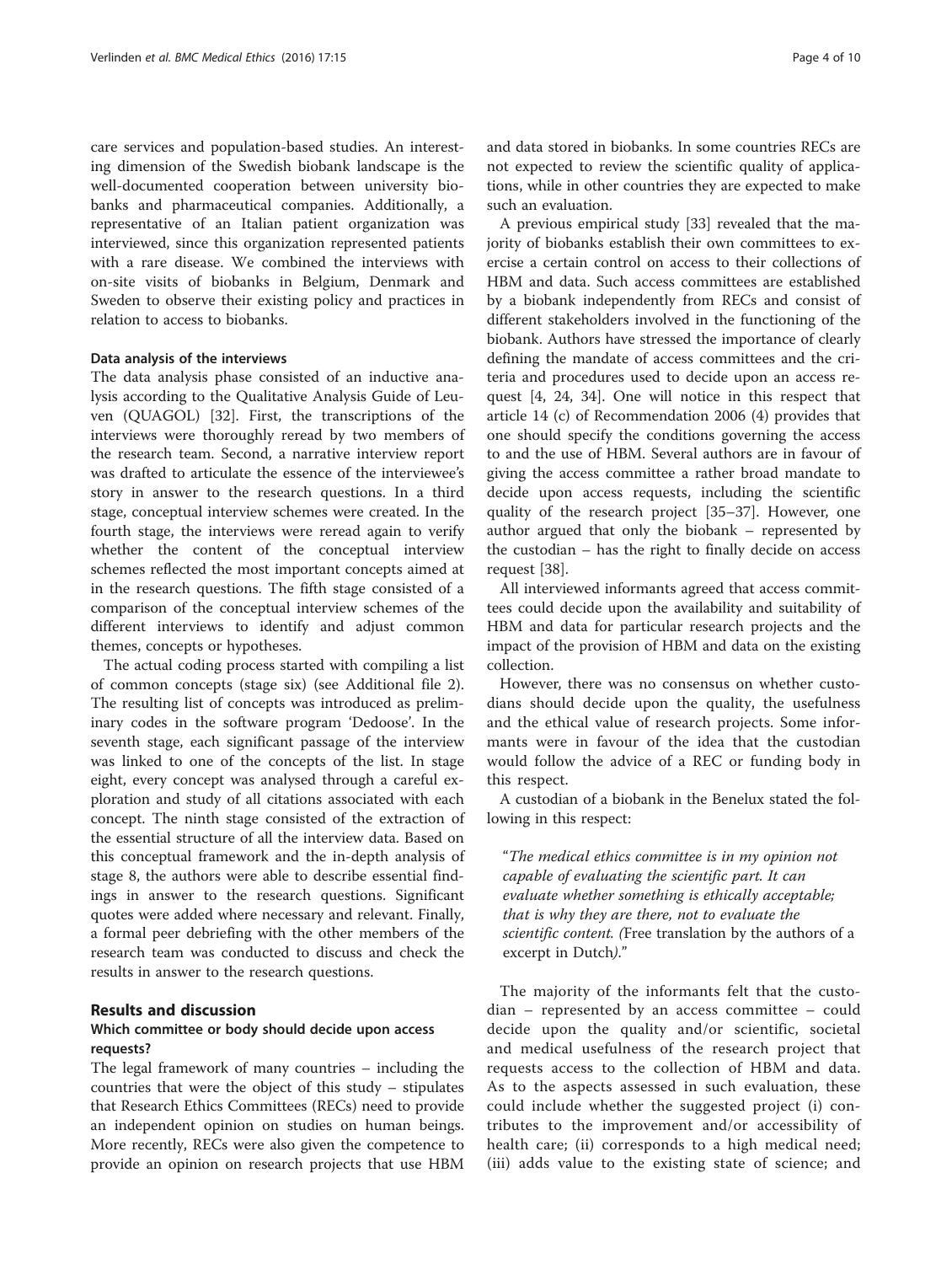(iv) might lead to significant new (scientific) insights or outcome.

A representative of industrial applicants in the Benelux stated the following in this respect:

"Nobody can predict the future to foresee whether we will receive within 6 months … a research application that is more relevant in relation to the (useful) knowledge that it will provide us. (…). So, I think it constitutes an important responsibility and a difficult exercise. (…) If all evaluation criteria are positive, I feel that one should move ahead (with the project) (Free translation by the authors of a excerpt in Dutch)"

Some informants stressed the importance of clarifying and stimulating the interaction between access committees and RECs (and possibly also funding bodies) in the evaluation of an access request [\[34\]](#page-9-0). One possibility would be that the activities of access committees would be supervised by RECs [[10\]](#page-9-0). The future article 22 § 1 of the Belgian Act on HBM provides that the aims and the activities of a biobank have to be reviewed by a REC.

Several informants stressed that access committees and/ or RECs should avail themselves of the necessary expertise and experience to decide on access requests. An access committee should comprise representatives from different medical disciplines (such as pathology and surgery) as well as clinicians that collected HBM and data for the biobank, patient representatives and legal, ethical and biomedical experts. Another important requirement advanced by the informants is the need for profound guarantees that the committee or body that decides on access requests can act sufficiently independently from the researcher/principal investigator who requests access to HBM and data from the biobank. Such independence could be ascertained by involving one or more external experts in the evaluation of access requests. One should, of course, make sure that such an external expert does not have a conflict of interest in the evaluation of a particular access request. Several authors shared the opinion that access requests should be decided upon by independent committees that have the disposal of the necessary multidisciplinary expertise [\[10, 34](#page-9-0), [35](#page-9-0)]. This requirement was motivated by the desire to avoid potential conflicts [[13](#page-9-0)], to protect the interests, safety and wellbeing of the donors and to ensure that HBM and data are used in a meaningful way [\[35\]](#page-9-0). Article 19 of the Recommendation 2006 (4) of the Council of Europe [[39](#page-9-0)] contains the requirement to establish an independent oversight of population biobanks, as well as regular audits of the implementation of the procedures that apply to access to and use HBM. Article 24 of the Recommendation 2006 (4) stipulates the obligation to conduct an independent examination of the scientific merit of a research project, the importance of the

Two informants from the Benelux with a legal background suggested that an equitable and proportionate set of access criteria could be determined via binding (national or European) legislation and that the custodian should only be granted a limited discretionary power to apply such criteria. They also suggested establishing some kind of appeal body that could verify whether the decisions of an access committee apply the access criteria in a non-discriminatory, objective and transparent manner.

Finally, access committees could be expected to sufficiently motivate their decision and policy.

All informants agreed that no different evaluation criteria should apply for academic and non-academic applicants and for external applicants and applicants affiliated to the biobank.

## Limited right of the custodian to decide on access to HBM and data

The different conditions that a custodian has to fulfil in the evaluation of access requests imply that the custodian is not entirely free to decide how to allow access to his collection of HBM and data. This could be justified by the fact that the custodians need to guarantee the protection of the rights and interests of the donor and/ or the applicant. It raises the question whether an applicant could claim a fair or equal right to access and use of (publicly funded) collections of HBM and data. If such a right would exist, it would in any case not be absolute. The applicant can only use HBM and data for a certain period of time and for a research project that corresponds with the informed consent and the approval by a REC. It is therefore no surprise that the informants supported the idea that the custodian could require applicants to provide a short synopsis of the research project. There was no consensus on the extent to which applicants could be required to submit a more elaborate protocol with a description of the objective(s), design, methodology, statistical considerations and organization of a project. Such a requirement is often applied in the context of clinical studies on human beings and was suggested in a report of the National Cancer Research Institute, the National Cancer Intelligence Network and onCorde UK [\[37\]](#page-9-0).

## The right of the custodian to decide on the fate of leftover HBM at the end of a project

Table [1](#page-5-0) mentions the most important criteria suggested by informants to decide on the fate of leftover HBM. Nearly all informants agreed that the applicant should,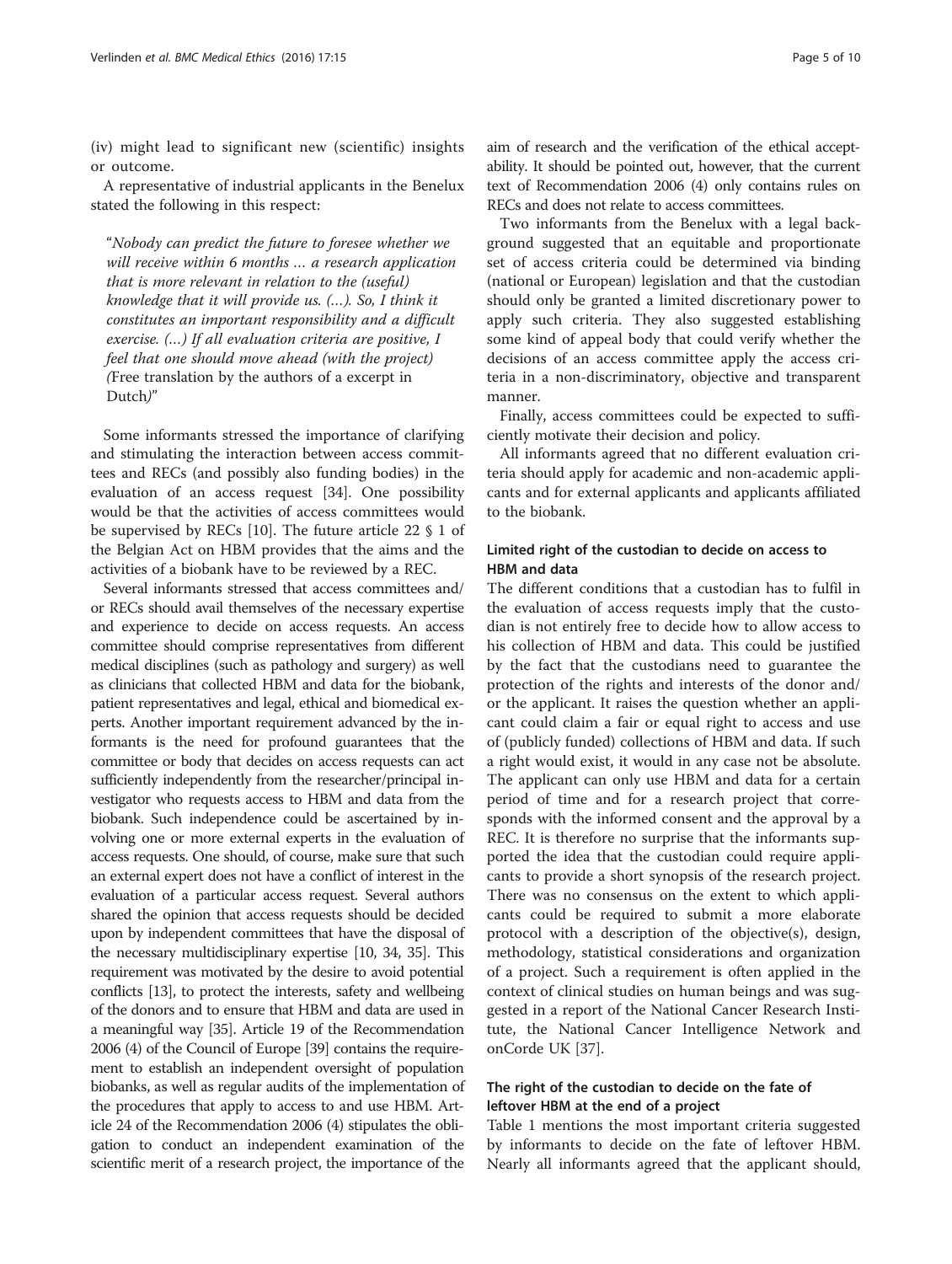<span id="page-5-0"></span>at least, inform the custodian when HBM is leftover at the end of a project. There was further consensus on the fact that an applicant that wants to use leftover HBM in a new or follow-up project, has to submit a new request or an amendment to the initial request. The access committee or REC will need to approve such a request or amendment. All informants also agreed on the fact that the custodian could prohibit the applicant from transferring HBM (and data) to a third party (see Table 2). Taking into account the above, it may be concluded that the informants recognize the right of the custodian to decide – whether or not in collaboration with the REC – upon the fate of leftover HBM.

There was no consensus on the criteria that should determine whether the biobank should require the return or destruction of leftover HBM. This may not be surprising, since other studies revealed that different policies are applied by biobanks in this respect [[23, 39](#page-9-0)]. Considering the fact that it does not seem possible to formulate general criteria to decide on the return or destruction of leftover HBM, it seems undesirable to regulate it through formal legislation. However, biobanks could clarify in their access arrangements, which criteria the biobank will take into account to decide on the return or destruction of leftover HBM, such as the type, quality, reusability and amount of leftover HBM.

A significant number of informants pointed out that custodians and applicants tend to agree on the return or destruction of leftover HBM at the time of the approval of the access request. This implies that the custodian would (have to) negotiate with the applicant on a caseby-case basis on the return or destruction of leftover HBM. The 'International Charter of principles for sharing bio-specimens and data,' however, suggests that "control of the bio-specimens remains with Provider, who can at any time demand the return or destruction of data and bio-specimens if a breach in the agreement occurs" [\[34](#page-9-0)]. The final decision whether to return or destroy leftover HBM would thus remain with the custodian of the biobank.

Several informants are in favour of a trend to share HBM only between biobanks and not to provide any HBM directly to individual researchers. The exclusive exchange between biobanks would increase chances that the

Table 1 Overview of criteria suggested by informants to decide on leftover HBM

| Type of HBM                                |
|--------------------------------------------|
| Rare or common HBM                         |
| Amount of leftover HBM                     |
| Quality and reusability of leftover HBM    |
| Previous experiences and/or collaborations |
| Cost and complexity of return              |

| Table 2 Level of consensus on fate of leftover HBM |  |
|----------------------------------------------------|--|
|----------------------------------------------------|--|

| Return or destruction   | No consensus                           |
|-------------------------|----------------------------------------|
| Re-use                  | Approval of access committee (and REC) |
| Transfer to third party | Approval of access committee (and REC) |

HBM and data are stored in a proper way. However, one should take into account that some individual researchers are not affiliated to an institution that hosts a biobank.

Some informants pointed out that it would be very burdensome and difficult – or even impossible – to verify whether the applicant had returned or destroyed all leftover HBM. That is why it was argued that return (or destruction) should be the exception rather than the rule. Instead, biobanks should – to the extent possible – divide HBM in different aliquots and provide only the minimum amount of HBM statistically relevant to obtain a successful outcome. Additional amounts of HBM could be provided in the course of the project.

## The right of biobanks to share in the benefits of a research project

Several informants suggested that it would be desirable that some of the benefits of using HBM and data in research projects are returned to the biobank infrastructure [[10, 40\]](#page-9-0). A custodian of a biobank in Scandinavia stated the following in this respect:

"I think it's highly justifiable that some of the financial benefit that comes out of research based on biobanking should be fed back into the infrastructure, (…)."

"I need to get money from central sources, and that's where I would want some kind of public sector, healtheconomic analysis and mechanism to feed some of the benefit back in. Because if we do it right, there are big winnings for healthcare authorities."

All informants seemed to agree that only stakeholders that provide a scientific contribution might be entitled to share in the benefits of a research project. Possible scientific contributions to a research project mentioned during the interviews were (a) an inventive step; (b) participation or advice in the development of the research hypothesis, method or execution of the research project; (c) advice on the optimal selection and use of HBM and data to respond to a particular research question; (d) the initial idea or initiative to collect a particular type of HBM and/or data;  $(e)$  an extensive characterisation of HBM;  $(f)$  the development of modified HBM (such as cell lines, plasmids); and/ or (h) the preparation and cleaning up of data sets.

Guidelines of the International Committee of Medical Journal Editors and the Committee on Publications Ethics only grant authorship to individuals that participated in "drafting the article or revising it critically for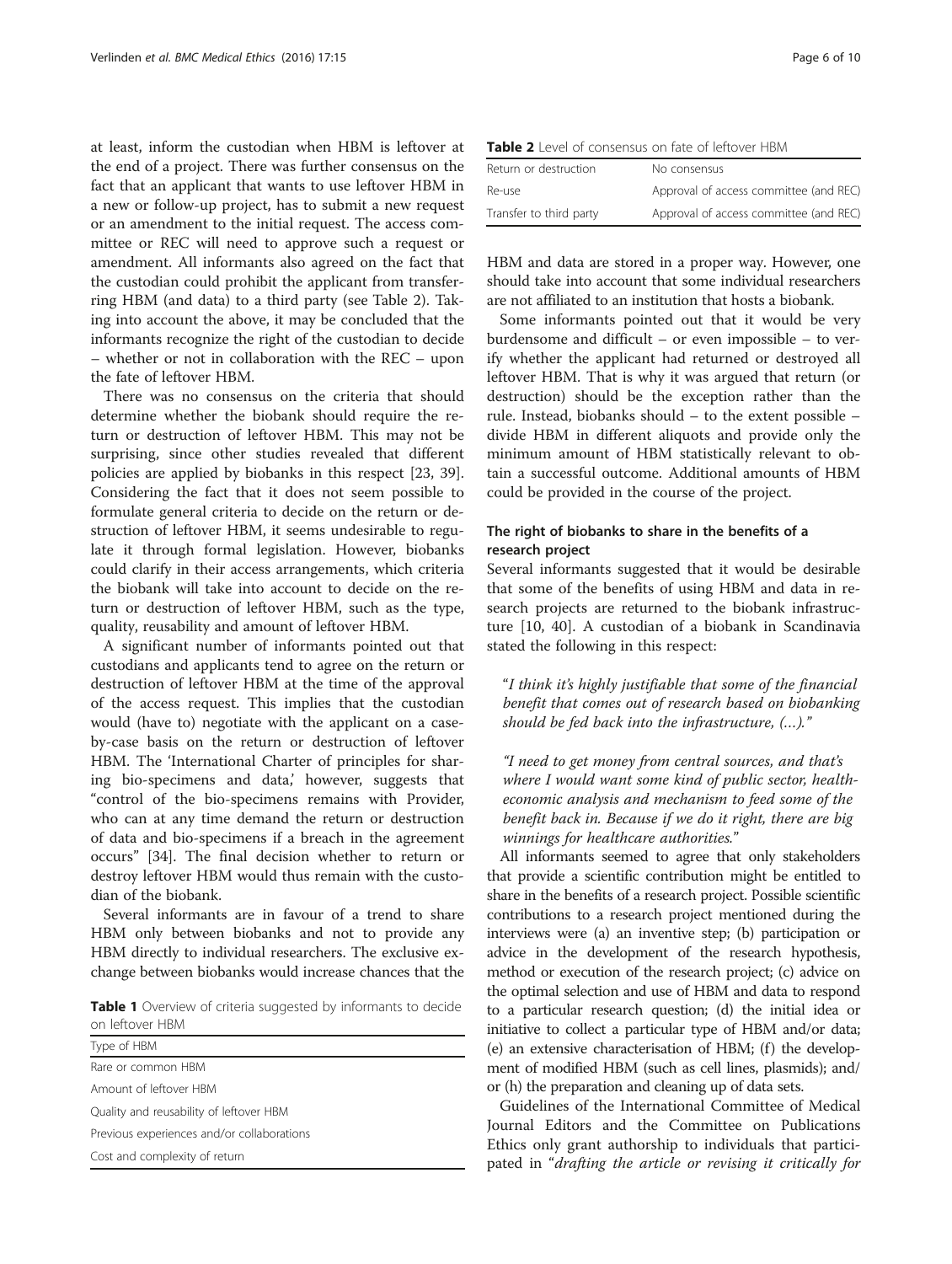important intellectual content" and "the final approval of the version to be published" [\[41\]](#page-9-0). The provision of HBM or data for a research project is not considered a sufficient ground to grant (co-) authorship. In some cases biobanks may provide important contributions to research projects via the collection, processing and organization of unique collections of HBM and data or the provision of scientific advice or assistance to the project. Arguably, the biobank should be recognized for such contributions [\[35](#page-9-0), [42](#page-9-0), [43\]](#page-9-0).

A custodian of a biobank in Scandinavia stated the following in relation to the importance of biobanks for biomedical research:

## "Make no mistake, that impact of the HPV vaccine would not have happened at that speed without biobanks."

Most informants were sceptical about the idea that the biobank or the collectors of HBM and data should hold intellectual property rights (IPRs) on research results. Nor did they think that the biobank or the collectors of HBM and data should receive royalties in relation to the exploitation of such IPRs. A custodian from a biobank in Scandinavia – with previous experience in the pharmaceutical industry – stated the following in this respect:

"For me, with my background, it's hard to see how a royalty mechanism would work. Even though biobanks have compressed the time taken to getting the value, it's still a long development time to get a drug to the market."

The interviews confirmed that the access fees charged by biobanks are often not sufficient to recover all costs in relation to the collection and storage of HBM and data. The informants agreed that different access/users fees for public and private or internal and external applicants could be justified by the fact that biobanks are mostly funded with public investments or by the research institution affiliated to a biobank. Both (academic) custodians and (industrial) applicants indicated that an industrial applicant might prefer paying a higher, but all-inclusive access fee at the beginning of the project. A number of authors support the idea of charging higher access fees to external or industrial applicants that did not contribute (directly or indirectly) to the collection of HBM and data [[4, 38\]](#page-9-0).

Informants in Sweden, Norway and the Netherlands suggested that applicants that intend to commercialize the results of a research project would pay a so-called 'public contribution fee', i.e., an additional fee or tax for the use of publicly funded collections of HBM and data. In return applicants would obtain the right to

(commercially) exploit the potential benefits of their research project. Such a fee would not aim to generate profits, but to provide a (fair) return for the contribution of common goods or infrastructure to the commercialisation of research projects. One could refer in this respect to public contribution fees or tax charged for the exploitation of natural resources, such as gas or oil fields. Public contribution fees might help to avoid discussions about how important the contribution of a particular collection of HBM and data was for the final outcome of the project. The generated fees or taxes could be dedicated to the funding of public healthcare and research infrastructure, including biobanks. The HUGO Ethics Committee recommended in its Statement on Benefit Sharing that "profit-making entities dedicate a percentage (e.g., 1–3 %) of their annual net profit to healthcare infrastructure and/or to humanitarian efforts." J. Bovenberg argued in favour of a specific tax on tissue and cell products directly developed from HBM and data "as an effective, if indirect, mechanism for letting a community share in the benefits resulting from the efforts of the taxpayer concerned and to make a licensee pay for the exclusive use of natural resources" [[40\]](#page-9-0). The author did, however, argue that such a tax would only be due when a research project resulted in actual profit for the applicant.

Finally, some informants referred to the Bioresource Research Impact Factor (BRIF) initiative that aims to "promote the sharing of bioresources by creating a link between their initiators or implementers and the impact of the scientific research using them" [\[35](#page-9-0), [44](#page-9-0)]. One could mention that biobanks already publish information on the research they support and list publications citing research results.

## The right of biobanks to share in the benefits of a research project

The informants agreed that applicants could be requested to share their research results when they use HBM and data from publicly funded biobanks (see Table [3\)](#page-7-0). Some informants doubted whether the custodian should impose this return of research results as a condition to allow access to the collection, since this could discourage researchers from using the collection [\[45\]](#page-9-0).

Previous studies have confirmed that an increasing number of biobanks [\[46\]](#page-9-0) and funding bodies – such as NIH, the Wellcome Trust and the Dutch cancer association "KWF Kankerbestrijding" [\[47\]](#page-9-0) – require researchers to make their research results publicly available. This requirement is motivated by the desire to maximize the use of results of publicly funded research [\[43, 48\]](#page-9-0). This would certainly be the case for HBM and data that are quite rare or require a lot of effort or investment to collect and analyse, such as whole genome sequencing data. Combining research results from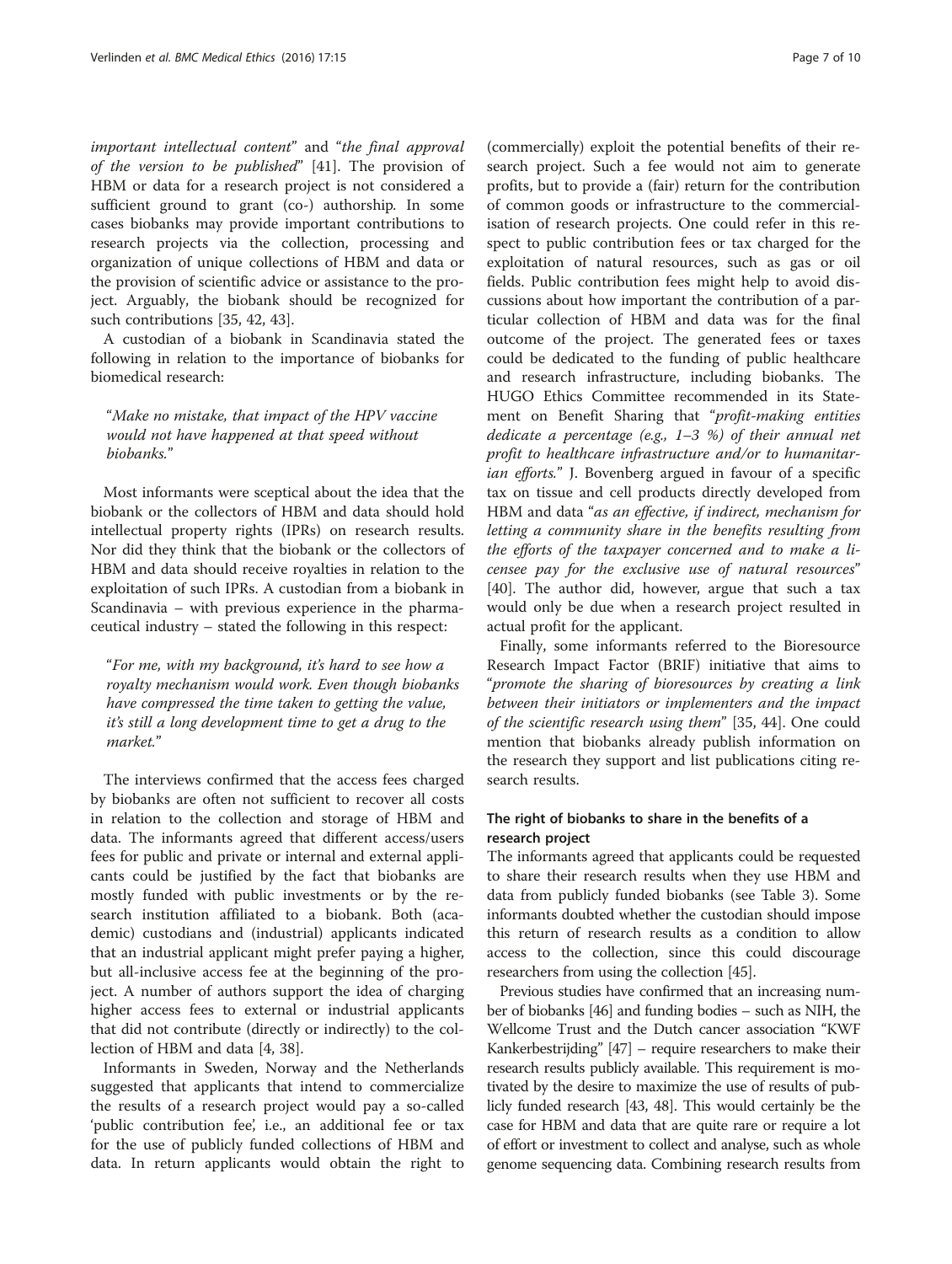<span id="page-7-0"></span>Table 3 Pre-conditions to share research results

| Infrastructure to store and share research results    | Consensus |
|-------------------------------------------------------|-----------|
| Rules on access to research results                   | Consensus |
| Recognition of researcher that generated results      | Consensus |
| Respect interest of researcher that generated results | Consensus |

different projects may speed up future research and avoid certain research to be conducted several times. Access to research results from previous projects could also allow researchers from multiple disciplines and with different experience to reinterpret and question the results. Furthermore, it would make it possible to study the generated data from new entry points or perspectives while working on new research questions. This is particularly important since biomedical research increasingly depends on multidisciplinary approaches and no researcher or research institute can avail of all possible expertise. Finally, one can refer to the fact that an increasing number of scientific journals require researchers to deposit the raw data of publications in public databases in order to verify the quality of research and to avoid fraud.

Another reason for a biobank to require applicants to share their research results is the possibility to enrich the collection of HBM and data. The biobank has an interest in obtaining additional information in relation to the collection in order to extend the characterization and understanding of HBM and data. Information from research projects could also be used in the future as a basis for the selection and collection of new data from specific subgroups of donors.

Some authors invoke the principle of reciprocity to justify the obligation to return research results: researchers could be expected to share their results with stakeholders that have made substantial contributions to the collection of HBM and data, such as biobanks, researchers collecting HBM and data and donors [[35](#page-9-0), [45\]](#page-9-0). One of the first documents to introduce such a requirement in the field of genomic research was the data release policy of the Human Genome project (HGP), known as the 'Bermuda Principles' (1996) [\[48](#page-9-0)]. Afterwards, several other international documents promoted sharing research results with other researchers and the community at large [[35](#page-9-0)], such as the Fort Lauderdale Agreement (2003) [\[49](#page-9-0)], the OECD Principles and Guidelines for Access to Research Data from Public Funding (2007) [\[26\]](#page-9-0), the Toronto Statement on Prepublication Data Sharing (2009) and the Global Alliance for Genomics and Health's White Paper (2013) [49].

The majority of the informants agreed that the publication of the results of research involving HBM and/or data is in itself insufficient to comply with the obligation to return or share the research. After all, often only a limited selection of the research results is actually included in publications. Several informants were in favour of returning and/or sharing also negative results of research projects.

Informants indicated that the return of research results is only useful if a number of conditions are fulfilled. First, the results must have been managed in a proper way by the researcher who generated them and sufficient quality control must have been conducted. Without such guarantee, it could be dangerous and misleading to use results from previous research projects. Furthermore, infrastructure needs to be available to store the research results in a proper way and to allow other researchers to access and use them [\[50](#page-9-0)]. Finally, clear rules should be defined to decide upon requests for access to such research results. Some informants suggested that different levels of access could be provided to different stakeholders, such as biobanks, funding agencies and future researchers.

Another suggestion brought forward by several informants was to involve the researcher who generated the research results in new research projects. After all, this researcher formulated the initial research hypothesis and developed the research protocol and could thus provide valuable information on how the research results were obtained and how they can be interpreted and used in further research. As some informants pointed out, it could be difficult to correctly interpret research results without the necessary background and knowledge on how the research results were generated. A custodian in Scandinavia made the following remark in this respect:

"Raw data can be so vast and enormous, and unless you understand how to interpret it, itcan be just meaningless"

The majority of the informants did express the opinion that the final decision to grant access to research results should not be taken by the initial researcher, but rather by the access committee of the biobank or a REC. This was motivated amongst other reasons by the possibility that the initial researcher may have a conflict of interest when deciding whether a new research project – possibly in the same or similar research domain – should be allowed to use his research results.

Researchers may be hesitant to share their research results if they do not receive recognition for their investments in generating the results [\[34](#page-9-0)]. Several authors have pointed out that the legitimate interests of the researchers and the institutions and funders supporting the project should be respected. Those interests may be the right to keep some research results confidential, to obtain IPRs in relation to research results and a priority right to publish research results [[34, 35](#page-9-0), [45](#page-9-0), [48](#page-9-0)].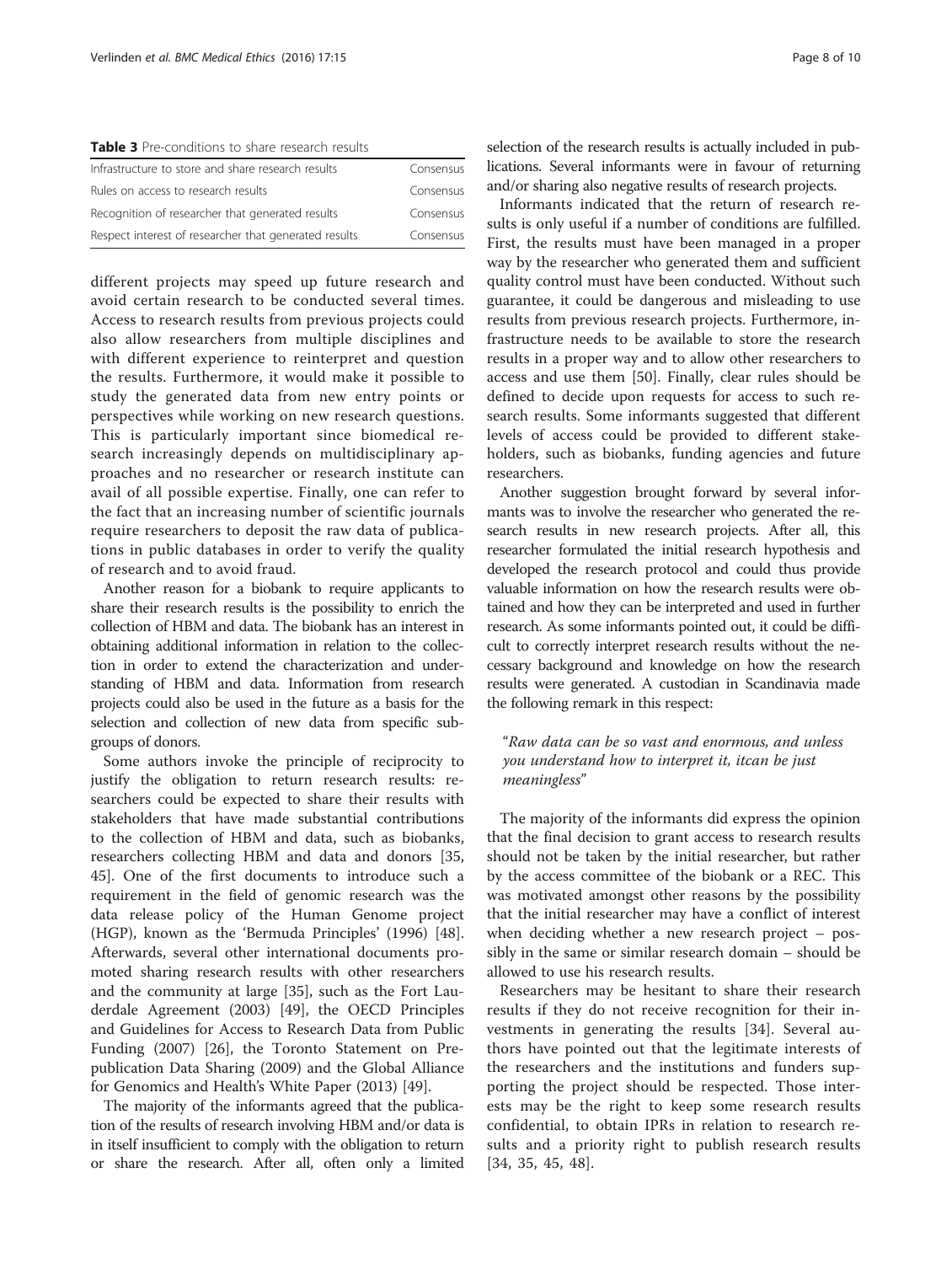<span id="page-8-0"></span>A final point raised by some informants was the question whether it is desirable or optimal for individual biobanks to store all research results generated with their collection of HBM and data. Some suggest that only biobanks or biobank networks with the necessary scientific expertise and knowledge may be suited to store and provide access to research results in a meaningful way. Others suggested that the research results would be stored in central research facilities, such as the European Genome-Phenome Archive (EGA).

Table 4 Overview of main rights and obligations of custodians and applicants

| and data                           | 1. Rights and obligations in relation to the decision on access to HBM |
|------------------------------------|------------------------------------------------------------------------|
| A. Rights of<br>custodian          | Decide on access to HBM and data                                       |
|                                    | Evaluate availability and suitability of HBM and<br>data for project   |
|                                    | Evaluate impact on existing collection of HBM<br>and data              |
|                                    | Determine priorities between different research<br>projects            |
| B. Obligations of<br>custodian     | Have the disposal of sufficient expertise/<br>experience               |
|                                    | Act independently                                                      |
| C. Rights of applicant             | Access collection of HBM and data                                      |
|                                    | Use HBM and data in research projects                                  |
|                                    | Keep certain information confidential                                  |
|                                    | Priority access in case applicant collected HBM<br>and data            |
| D. Obligations of                  | Use for specific project within certain time period                    |
| applicant                          | Provide synopsis of project                                            |
| 2. Right to decide on leftover HBM |                                                                        |
| A. Rights of<br>custodian          | Decide on return or destruction                                        |
|                                    | Decide on use in new or follow-up project                              |
|                                    | Verify leftover HBM                                                    |
|                                    | Provide minimum amount of HBM                                          |
| B. Obligation of<br>applicant      | Inform biobank about leftover HBM                                      |
|                                    | Return or destroy leftover HBM                                         |
|                                    | Submit new request for new use of HBM                                  |
|                                    | Prohibition to transfer to third party                                 |
|                                    | 3. Right to participate in benefits of research project                |
| A. Rights of                       | Charge access fee                                                      |
| custodian                          | Request return of some of the benefits                                 |
|                                    | Share in benefits of research project                                  |
| B. Right of applicant              | Enjoy benefits of research project                                     |
| C. Obligations of<br>applicant     | Pay access fee                                                         |
|                                    | Return some of the benefits to biobank                                 |

We only included the rights and obligations on which most stakeholders agreed

#### **Conclusions**

The interviews with different stakeholders revealed a rather complex web of rights and obligations allocated to the custodian and the applicant in relation to access to HBM and data stored in biobanks and used for research projects. The results did not allow creating a complete overview of the rights and obligations that the custodian and the applicant hold or should hold. Some rights and obligations are negotiated on a case-by-case basis, while others are stipulated in access arrangements. Furthermore, custodians and applicants can only exercise certain rights when they fulfil particular obligations and conditions.

There did seem to be a consensus on the attribution of certain general rights to the custodians and the applicant (see Table 4). First, the informants agreed that the custodian of a biobank should be able, under certain conditions, to decide upon access requests. However, there was no consensus on how extensive the evaluation of an access request should be and the extent to which the custodian of a biobank should decide upon the scientific merits of an access request. Second, nearly all informants agreed that a new request or an amendment to the initial request has to be submitted when an applicant wants to use leftover HBM in a new or follow-up project. Third, the informants agreed that different access fees might be applied to industrial or external applicants. Fourth, most informants agreed that a custodian of a biobank should be able to request the sharing and return of research results and that some of the benefits of research projects should be fed back into biobanks. There was no consensus on how the custodian would exercise such rights in practice and which conditions they would have to fulfil in this respect.

## Additional files

| <b>Additional file 1:</b> Interview quide. (PDF 57 kb)         |  |
|----------------------------------------------------------------|--|
| <b>Additional file 2:</b> Common list of concepts. (PDF 46 kb) |  |

#### Competing interests

The authors declare that they have no competing interests.

#### Authors' contributions

MV and IH designed and conducted the qualitative study and wrote the paper with contributions from HN and NE. All authors discussed the results and implications and commented on the manuscript at all stages. All authors read and approved the final manuscript.

#### Acknowledgements

The qualitative study on custodianship is part of a PhD project funded by the Agency for Innovation by Science and Technology in Flanders (Belgium) (IWT). The data of the qualitative study have been presented and discussed during the workshop "Driving Regenerative Medicine to the Market and Clinic" in Toronto (November 2014), at a session funded by Genome Canada as part of the project on Legal, Ethical and Social Issues of Cancer Stem Cell Research (PI Trudo Lemmens). We wish to thank Genome Canada for their financial support in